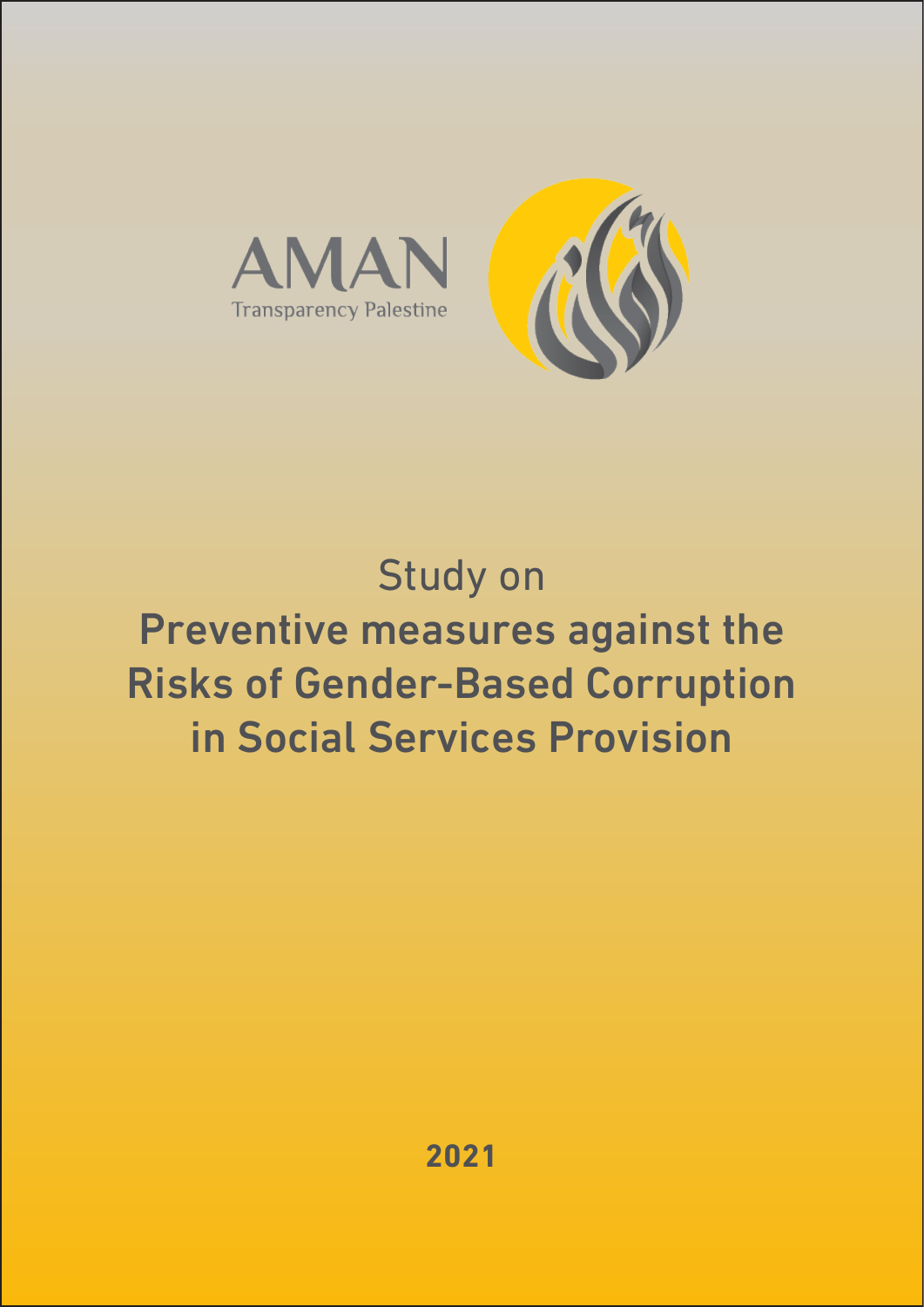

Coalition for Integrity and Accountability – AMAN

# Study on Preventive measures against the Risks of Gender-Based Corruption in Social Services Provision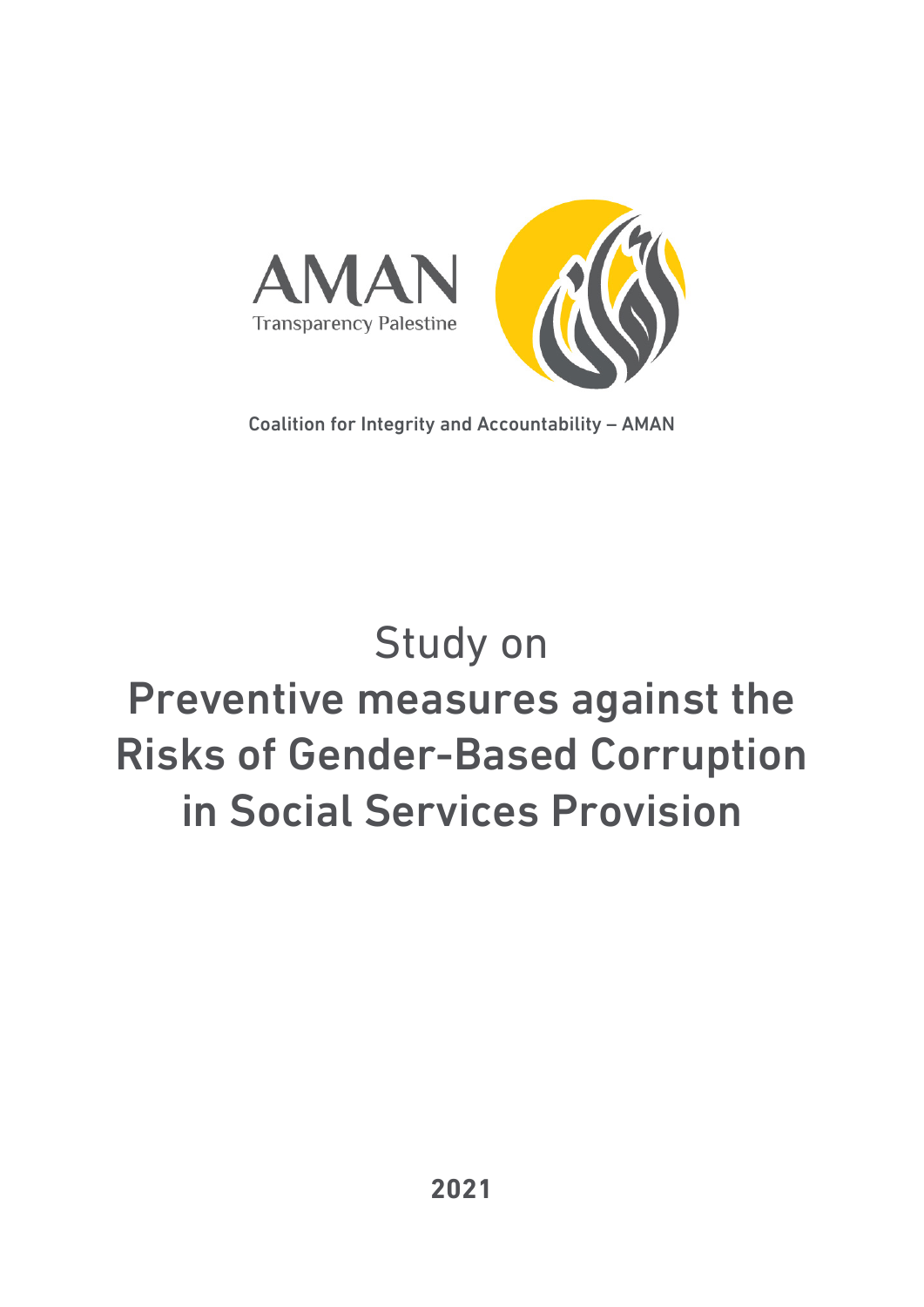

AMAN would like to extend its profound thanks to researcher Dr. Hadeel Qazzaz for preparing this report and to Dr. Azmi Shuaiby and the AMAN team for supervising, reviewing, and editing this report.

Copyrights reserved © to Coalition for Integrity and Accountability (AMAN). For citations, please refer to this publication as follows: Coalition for Integrity and Accountability (AMAN). 2021. Preventive measures against the Risks of Gender-Based Corruption in Social Services Provision. Ramallah – Palestine.

The Coalition for Integrity and Accountability (AMAN) has exerted due diligence to verify the information reported in this survey. It shall not bear any liability for use of this information for purposes other than the purposes of the study following its publication.



## **This project is funded by the European Union**

The views in this study do not necessarily reflect the view of the European Union nor does it assume responsibility thereof.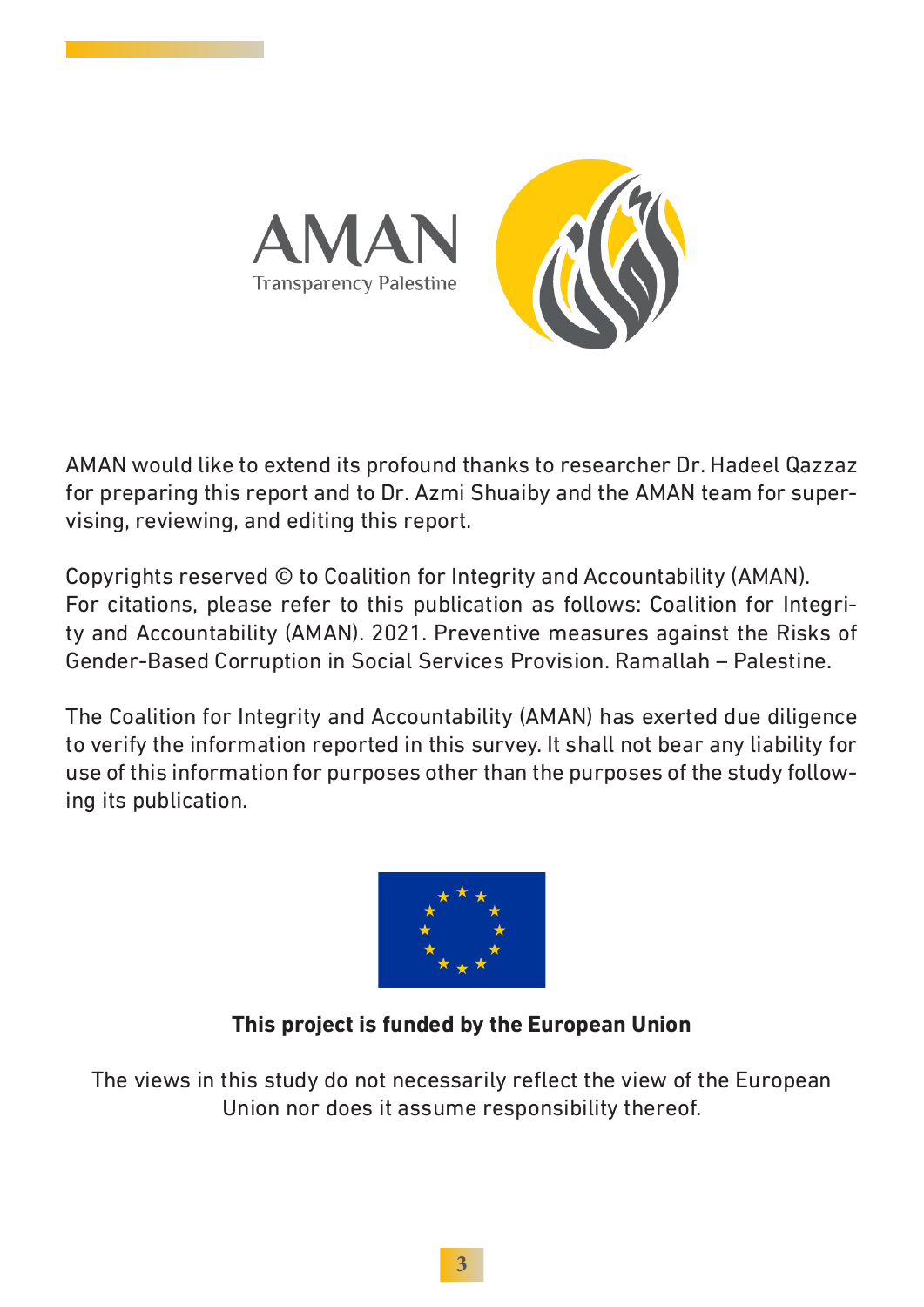#### Introduction:

Corruption is a major obstacle facing the achievement of the Sustainable Development Goals. It is considered to be one of the reasons that obstruct the delivery of services necessary to eradicate poverty and hunger. Goal 16 in the Sustainable Development Plan acknowledges the need for building peaceful and inclusive societies that ensure access to justice for all based on respect for human rights and good governance at all levels. It focuses on the importance to build institutions that are effective, accountable and inclusive at all levels, including all institutions that provide public services such as health and social protection services.

Many studies and reports have indicated that corruption affects society in general. Corrupt practices reduce budgets allocated for development, which hence necessitate the reduction of basic services budgets. This may lead to the possible obstruction of the effective enforcement of human rights, especially for women and the more vulnerable groups of society, or for those suffering from the failure of development efforts and social protection services. Corruption also gradually leads to cutbacks in resources earmarked for the enforcement of economic, social, and cultural rights. The existence of corruption-free transparent institutions is considered as a guarantee for the provision of quality services to women and vulnerable groups such as the poor, persons with disabilities, and is a step forward towards achieving the Sustainable Development Goals.

Several social and psychological studies demonstrated that corruption impacts women and children at a greater level due to them being the bearer of family responsibilities in terms of services and care. In cases where corruption exists, basic sustainability and survival services such as health and educational services, and access to food, are bound to be affected. Corruption also contributes to the reduced effectiveness and quality of such services and the access of poor segments to these services. Corruption also impacts budgets related to social and protection services aimed at the poorer segments, which women, who suffer compounded marginalization, constitute the majority of. The more the state of vulnerability increases, the more women and children are exposed to poverty and gender-based Violence, ultimately impacting the sustainability of societies. At the same time, limited women's participation in public and political life reduces their impact on the system of governance. Additionally, corruption hinders women's empowerment and their political and economic engagement and restricts their ability to face violations of their rights, thereby plunging society into a cycle of corruption risks. This phenomenon which exists in various countries around the world also applies to the Palestinian context, where women's participation in the formal work market is nominal and is almost non-existent in public life and political and economic activity.

Studies in Palestine that examine the link between corruption and gender are very limited, and primarily focus on the role of women in combating corruption, and lost opportunities due to poor women participation in centers of decision making, given that women are less corrupt and less capable to endure the risks that corruption demand<sup>1</sup>.

<sup>1</sup> AMAN, 2014, the Role of Women in Corruption and Anti-Corruption Efforts.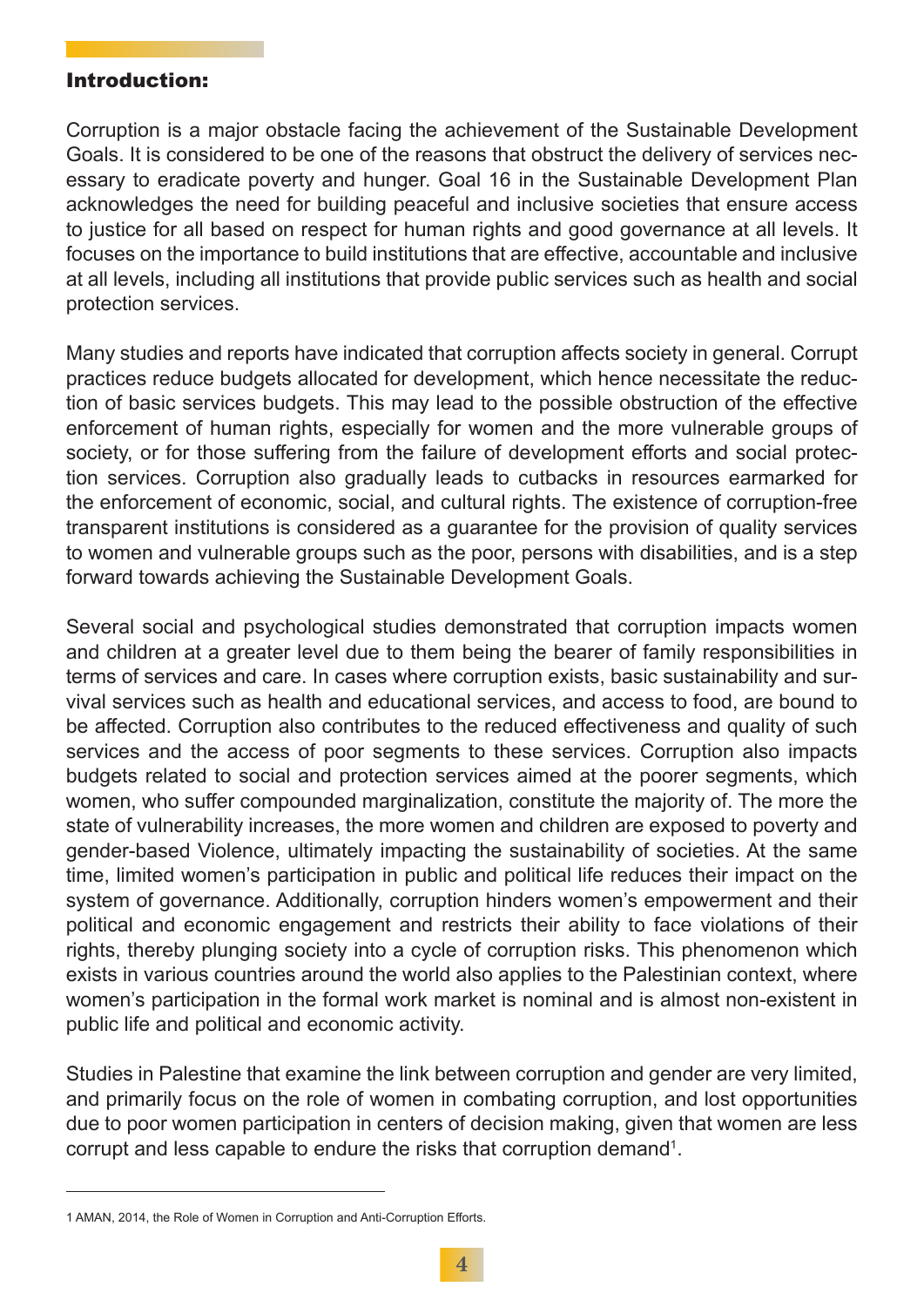Despite the importance of these angles, the fact remains that very few studies attempted to examine whether women and men had different experiences with corruption and whether gender has an impact on differences in the exposure to the risks of corruption.

It is from this outlook that this study comes to examine the preventive measures to stave off gender-based corruption in the provision of social services in particular, as women in this area are more vulnerable and prone to risk due to their poverty or disability, or because of being divorced or widowed, which are all conditions that increase the chances of them being exposed to the risks of corruption.

The study aims at the following:

- To examine and analyze the preventive measures against gender-based corruption in procedures, policies, and mechanisms of social services provision.
- Identify challenges that impede receiving social services, and identify weaknesses and strengths in such services.
- To make specific recommendations for the development of mechanisms for the manage ment of gender-based corruption in the social development sector.

#### Work methodology:

The study relied on a descriptive-analytical approach to reach its expected targets. it reviewed some local and international literature in this field, in addition to interviews with the Ministry of Social Development in the West Bank and Gaza, and a variety of civil society institutions that are in direct contact with social protection issues to examine their relationship with the Ministry of Social Development in terms of its leadership of the social protection sector, including institutions that care for the elderly and martyrs' families, and families with members with disabilities, women's protection against violence institutions, and an interview with the Independent Commission for Human Rights, and a telephone call with the Anti-Corruption Commission. Additionally, AMAN surveyed the views of women beneficiaries of social services in 2020. This survey formed the basic key background for this study. It was relied on in analyzing similarities and differences with the results of the focus groups, noting that this was an impression survey, but it gains its importance from being conducted on women benefiting from services of the Ministry of Social Development.

The study focused on the **opportunities and risks of corruption from a gender perspective.** It did not aim to expose corruption cases or to verify some claims that surfaced during the fieldwork, as this issue requires a different set of work tools and mechanisms. Some cases referred to here are well-known cases that have already been exposed, and the Ministry did take some action in this respect. However, we refer to them here as a means of drawing attention to pursuant opportunities and risks, and to suggest mechanisms for addressing similar incidents before they occur.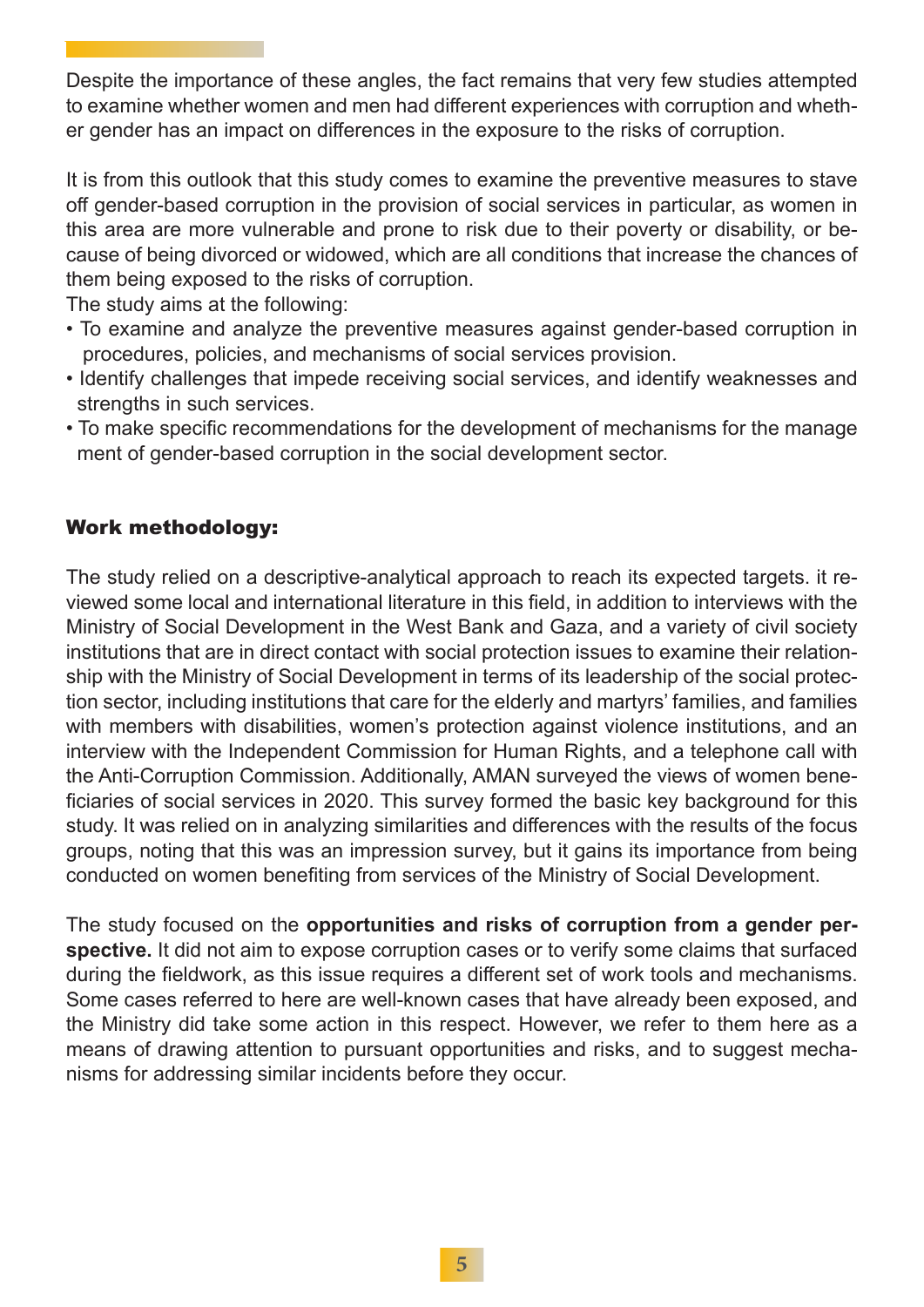To arrive at the above-mentioned goals of the study, three different levels were dealt with to evaluate the impact of corruption from a gender perspective. These levels are:

- **1.** Existence of systems, policies, and procedures, and the extent of their adequacy for raising awareness, prevention and protection, and intervention from a gender-based perspective in the case of the existence of corruption opportunities. Local and international published literature and studies were reviewed, in addition to the National Policies' Agenda and social development sectoral plan among others.
- **2.** The study of the extent of knowledge the staff of the Ministry of Social Development and other partner institutions have on the existence of these systems, policies, and procedures, and the extent to which they implement them, including reporting policies and the degree of willingness to implement them. Interviews were conducted with staff and supervisors from various administrative levels who were identified as being in contact with beneficiaries by reviewing the administrative structure. 22 in-depth interviews were made (13 men and 9 women) in the West Bank and Gaza Strip. 13 interviews were conducted in the Gaza Strip, and 9 in the West Bank.
- **3.** Ascertain the extent of knowledge beneficiaries from services possess on procedures, and their evaluation of the degree of their implementation through focus work-groups in the West Bank and Gaza Strip attended by nearly 40 women from various age and needs groups.
- **4.** In addition to the aforementioned, the study drew upon the survey conducted by AMAN with Ministry of Social Development services female beneficiaries to confirm or refute some issues that arose during the interviews or focus groups.

## Social protection in the Palestinian reality:

There is an increasing and urgent need for social protection in Palestine as it suffers from a decades-long colonial occupation that has worked to impoverish the Palestinian people and deprived them of its most basic needs. Long years of poverty, siege, and political division have contributed to the impoverishment of the Gaza Strip in particular. Pockets of poverty have increased in Gaza and area (C) in the West Bank and East Jerusalem. The poverty rate in Palestine for 2021 is estimated at 36% for the West Bank including East Jerusalem, and 64% for the Gaza Strip $^2$ . 2 million Palestinians suffer from poor food security, 600.000 of which are in the West Bank, and 1.4 million in the Gaza Strip $^{\rm 3}$ . Data from the Palestinian Central Bureau of Statistics indicates that the poverty rate among females in the Gaza Strip is four times higher than the rate of their counterparts in the West Bank. And poverty rates increase among households that are headed by females compared to those headed by males in both the West Bank and the Gaza Strip4 .

<sup>2</sup> UN OCHA "Occupied Palestinian Territory (oPt) Humanitarian Needs Overview 2021" Dec 2020

<sup>3</sup> Food and Agriculture Organization of the United Nations, 2021

<sup>4</sup> Palestinian Central Bureau of Statistics, Men and Women in Palestine, 2018. (in Arabic).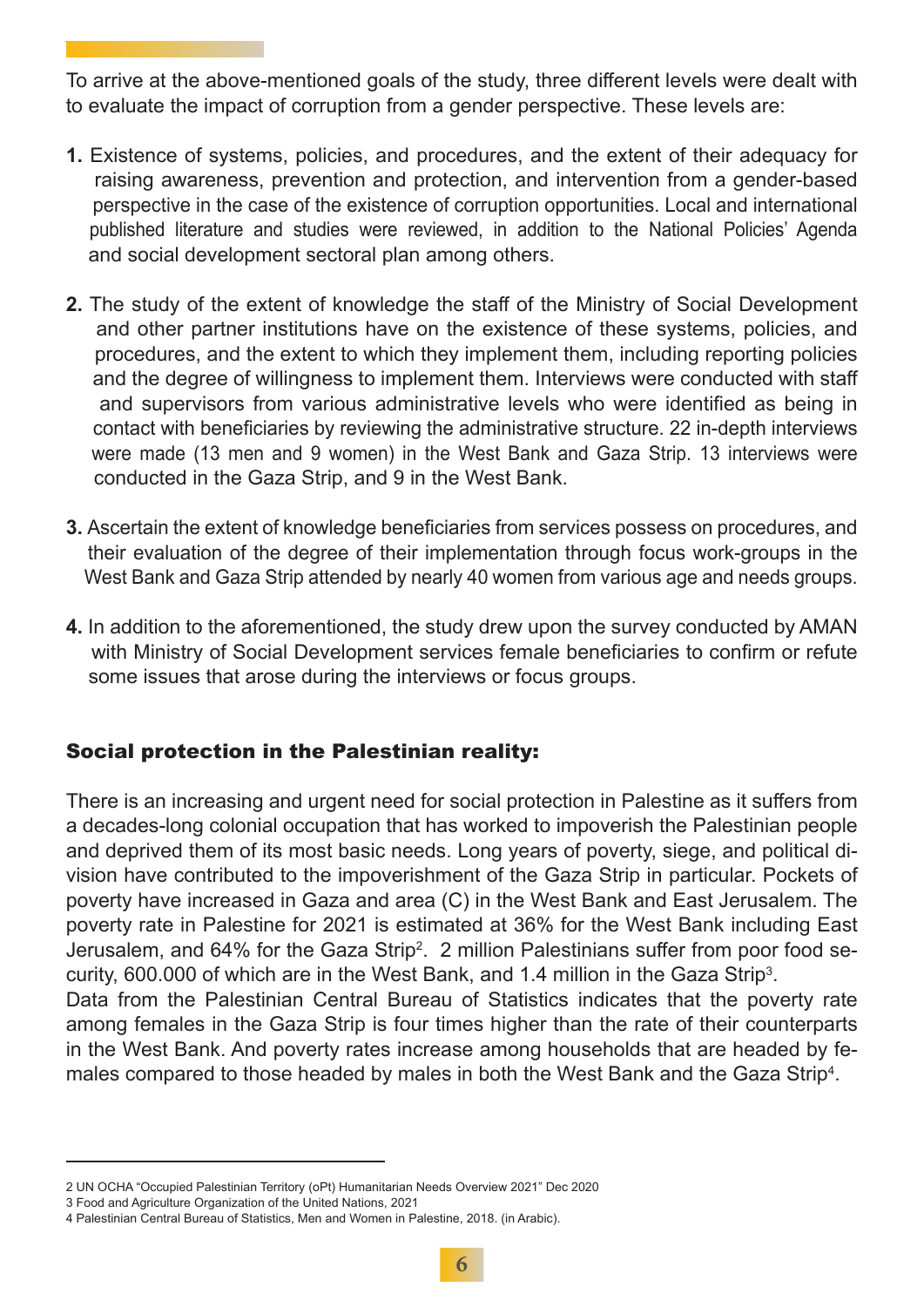These facts not only underscore the importance of the existence of an integrated social protection program but also the amount of pressure protection institutions are under. In the past few years, the demand for social protection needs to be exacerbated as a result of the political situation and division between the West Bank and Gaza Strip, the onslaught of covid-19, and the lack of sufficient financial resources to cover all needs due to Israeli arbitrary measures such as withholding of clearing funds and the deductions from these funds, and also due to the shortage in external assistance to the Palestinian Authority and civil society institutions alike.

The Ministry of Social Development provides numerous protection services. And despite the responsibilities the Ministry shoulders in terms of oversight, protection, and holding other service providers accountable, such as civic institutions and private sector institutions that have social responsibility programs, and UN and international agencies that provide relief services and emergency assistance, this role, however, is virtually non-existent Hence there is no oversight and protection over the vast majority of service providers. This renders marginalized groups, particularly women, even more, vulnerable to all sorts of violations and the risk of falling prey to corruption.

There is no comprehensive picture of protection programs in Palestine due to the various bodies that provide protection, including local and international institutions, and family institutions (such as Diwans), mosques, individual donors. Some programs proved difficult to get information and details on, for example, UNRWA, which provides various forms of humanitarian assistance and other forms of protection, in addition to international organizations working in the field of providing relief and emergency assistance. This reflects poor transparency and a semi-absence of accountability, whether with regards to justice and gender equality in providing relief and emergency assistance or in terms of quality or even duplicity of such services.

The issues of eradicating the risks of corruption in the provision of protection services by international humanitarian organizations are of paramount importance, particularly after the onslaught of accusations of sexual abuse of women all over the world since 2018, that indicate that several humanitarian organizations fell into the trap of these violations in some of the world's poorest regions, including some established cases in Palestine<sup>5</sup>.

<sup>5</sup> https://alternatives-humanitaires.org/en/2021/03/24/sexual-abuse-perpetrated-by-humanitarian-workers-from-moral-relativism-to-competitive-victimhood/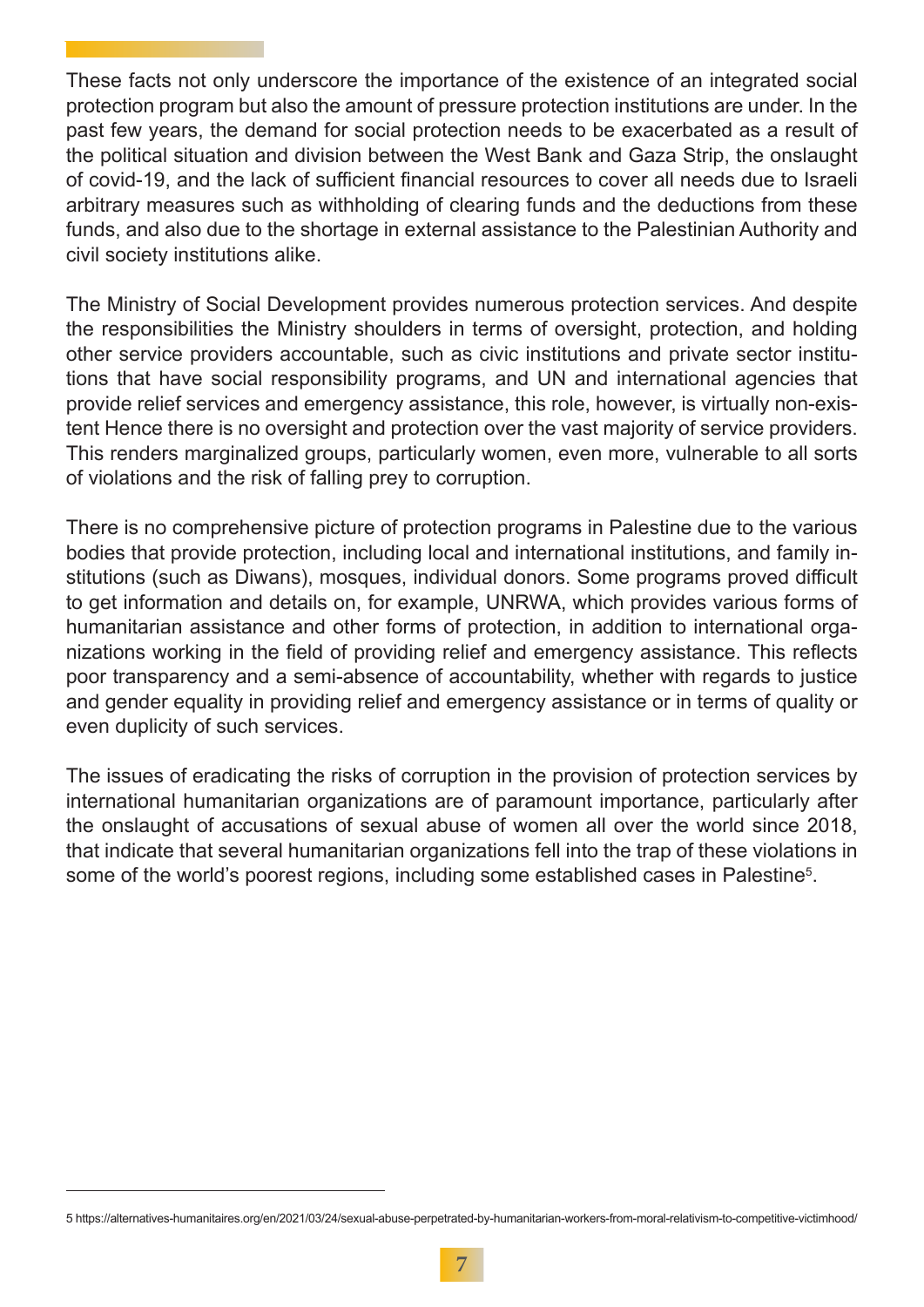Gender and risks of corruption in the field of social protection:

Gender is defined as the characteristics of women and men that are socially constructed. This includes norms, behaviors, and roles associated with being a woman or man. As a social construct, gender varies from society to society and can change over time. Gender generally defines the division of work in the family and society within clear traditions and social norms in many societies and often assigns the reproductive role and care of the family and the elderly and the disabled to women. Gender roles also determine who controls resources and makes decisions in society, starting at home up to the highest levels of government $\rm ^6.$ 

Gender carries within it specific interpretations that make it very important to understand and analyze and act on in all spheres of life. Of these characteristics, the most important are the differences in social roles, where the societal belief is that the role of women is centered within the home in reproductive and caring roles and that men's primary role is to earn a living and support the family. And though these roles have changed in recent years, they still govern many policies, laws, and regulations that rely on an understanding of the traditional role and societal view of both men and women. For example, women still suffer more if social protection, education, or health services are reduced, they are forced to play an additional role in supporting their families, children, and disabled/elderly family members which is a role that should be played by the state. But when any economic or social shakeup that weakens the role of the state occurs, women take over. On the other hand, if women go out to work outside the household, they do not receive all their rights as men do, such as equal pay, family health insurance, and increments for additional children, or the right to bequest their pensions. Not only this but even when women are deserving of social assistance, this assistance is dispensed in the name of the man in the family. Several social norms and prejudices are associated with the roles' distribution, all these determine how women and men behave in the public sphere.

The second area is related to the ability to access sources and resources, including material and informational sources and resources, and social relations that occur in the public sphere where mainly men control these resources. This makes men more able to make decisions, define policies, access parliaments, and have political representation in governments and parties. The concept of distribution of power and authority is linked to access to sources and resources. Those who have no power cannot influence the way things work. There are intersections and similarities between corruption and other forms of gender-based violence, where the power and authority of a natural or a legal person are used against a weaker party. This similarity in the roots and causes of the problem means that women are the most vulnerable to risks of corruption due to the current balances of power in the Palestinian society, which generally tend to assign men the greater role in public life and decision making and control over resources. Globally, there are three waves of various gender research in the field of corruption. The first wave addresses three areas:

- 1. Access to public services and financial resources.
- 2. Application of the rule of law in the promotion of rights and protection against gender based violence.
- 3. Access to decision-making, including political participation as citizens and as legislators and civil servants.

<sup>6</sup> Conference of Member States of the United Nations' Convention against Corruption, 2019, Corruption and Gender, eighth session, Abu Dhabi. (in Arabic).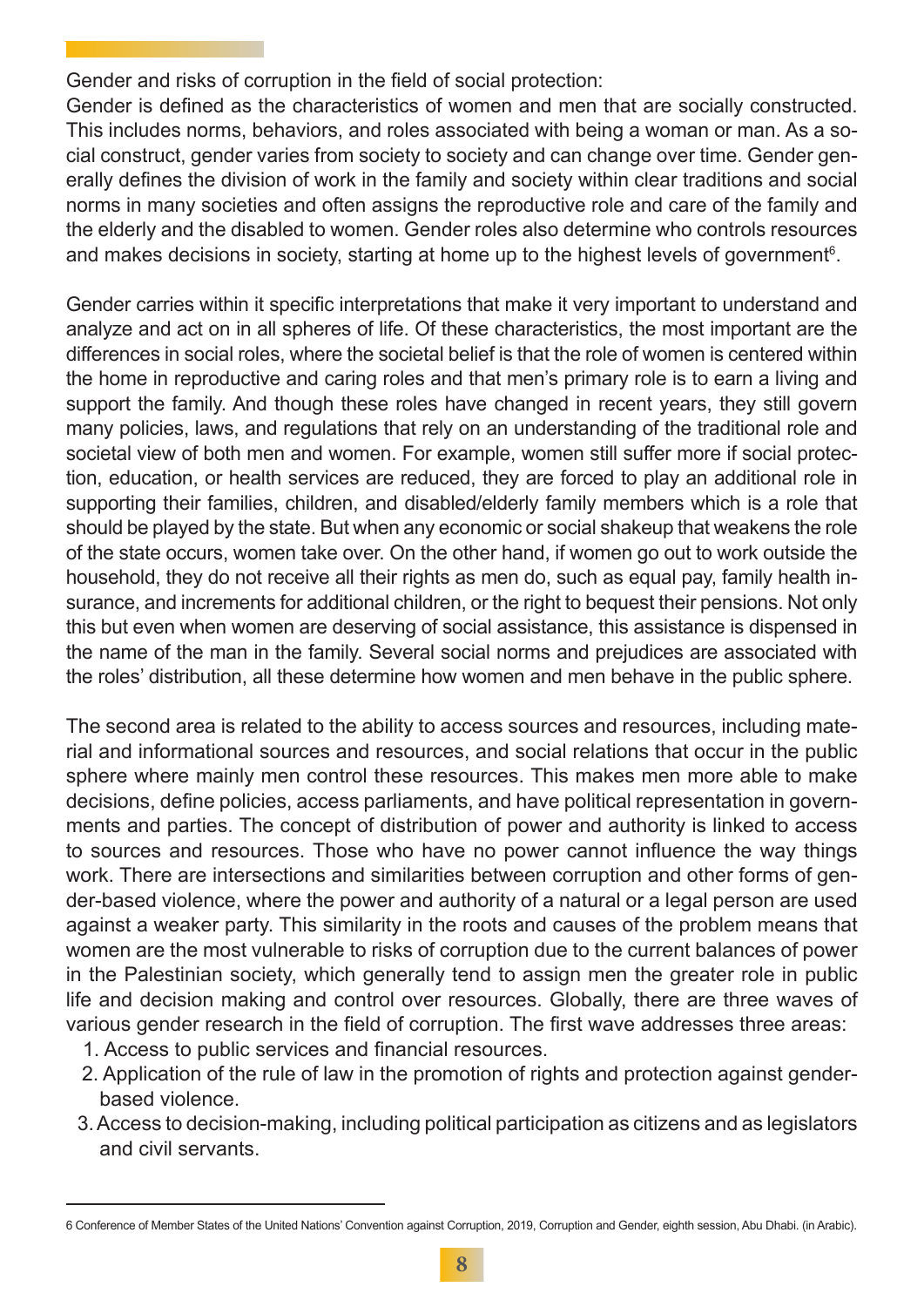Corruption affects certain groups of individuals, and marginalized groups more than other more privileged groups. One of the reasons for the disproportionately negative impact of corruption on women is that they constitute the majority of the world's poor which rely disproportionately on public services when corruption exhausts the resources available to such services<sup>7</sup> in contexts where bribery, nepotism, or patronage are a prerequisite for access to services, rights, and resources, resulting in relatively poor access for women too, and control over, personal resources, repeatedly denying them access to such services<sup>8</sup>. The statistically low literacy rates of women in many countries, which often result in a relative lack of knowledge of rights and entitlements in public services and programs, make them more vulnerable to extortion and abuse of laws $^9$ .

There was no evidence throughout all interviews conducted for this study that social protection services providers were aware of the strong relationship between gender and corruption in general, particularly in the area of social protection. This is due to several reasons such as:

**First:** The true understanding of the risks of corruption which was used in the past few years in the Palestinian context as a stigma or as an accusation with political dimensions that is denied without truly understanding what this means. Corruption in the area of social protection is confused with the possible access to the limited services to start with and to the rights and obligations rather than being associated with political disputes and accusations.

**Second:** The lack of understanding of the meaning of gender as a concept and tool for analysis. All those interviewed, either knew nothing about gender (Gender Blind) or assumed that policies and procedures in place are applied equally to men and women and that social services do not discriminate between men and women. This is a flawed concept that has been proved as false in all programs related to development, human rights, and combating corruption (Gender Neutral). In order to achieve true change and an in-depth understanding of gender issues, there is need for a gender analysis for all programs, projects, services, and laws and policies. Additionally, it is important to encourage conducting of a gender audit which would help to identify vulnerabilities in the organizational structure so that services providers can become more sensitive and responsive to gender issues.

**Third:** Lack of continuous training to raise awareness on concepts and on procedures and policies. Services providers should be included in the feedback loop on concepts and criteria applied, and on experiences they encounter. Training must be conducted periodically, and the assumption should not be made that experiences can be transferred from old employees to new ones as there is no renewed though in this method. Training on the risks of corruption must include gender issues and the use of case studies from reality on the differences in types of corruption that women and men are exposed to.

<sup>7</sup> See Gender and Corruption, Brief https://cdn.sida.se/publications/files/-gender-and-corruption.pdf

<sup>8</sup> see Nyamu-Musembi, C. (2007). Gender and corruption in administration of justice: Global Corruption Report

<sup>9</sup> See UNDP, UNIFEM (2010). Corruption, Accountability and Gender: Understanding the Connections. Last visited 20.8.2021.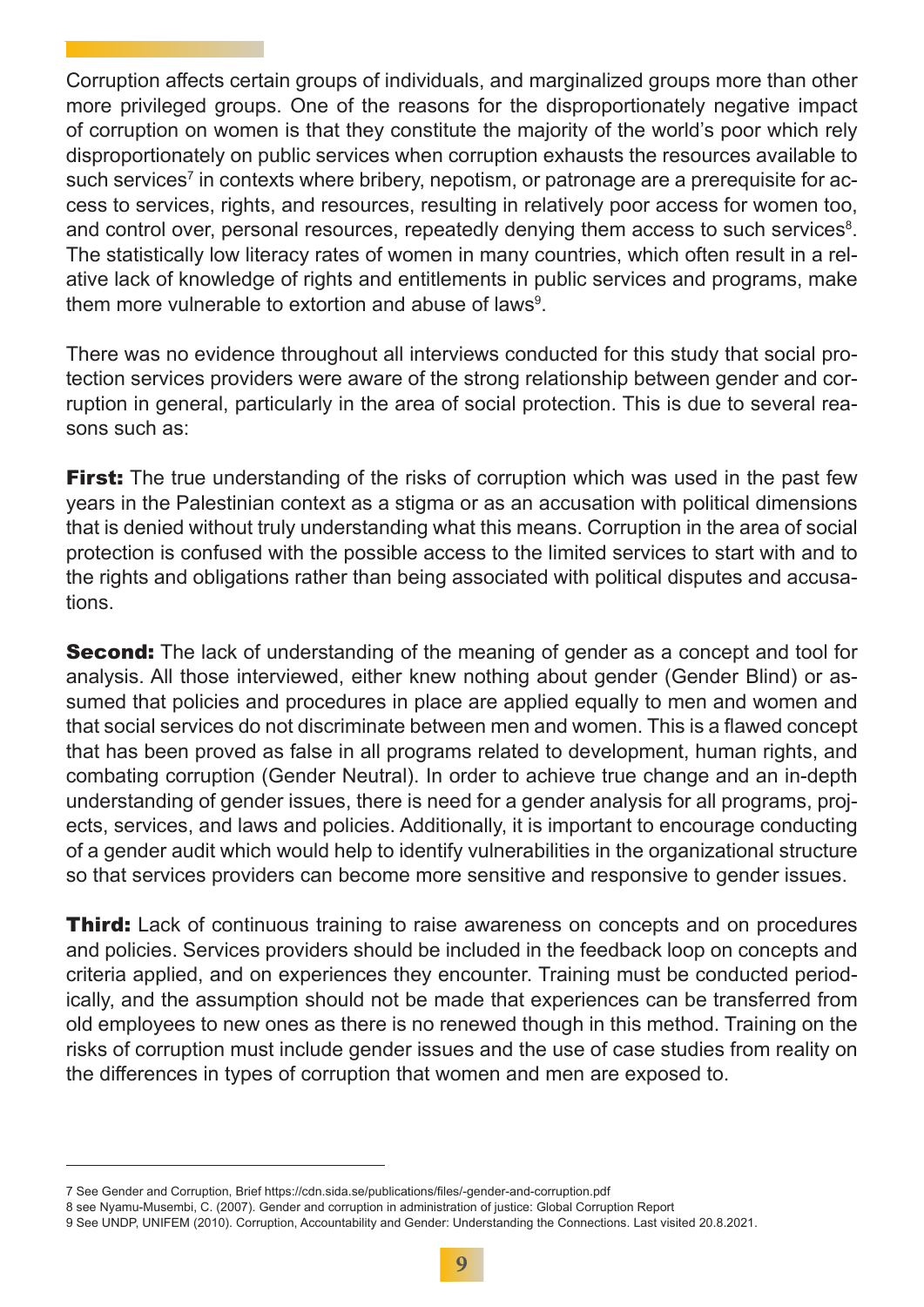#### First: Risks of gender-based corruption in social services provision procedures, policies, and mechanisms:

The current government has adopted a new development plan 2021-2023. Contained in this plan is that "a democratic Palestine must be free of all forms of discrimination based on religion, ethnicity, and gender, with a competent civil service branch that is accountable and free of favoritism and corruption"10.

Generally speaking, the government has general regulations such as the Public Procurement Law and the Civil Service Law and other laws and regulations, and codes of conduct that govern public and official institutional work. However, these general provisions are not gender sensitive, and do not recognize the various experiences of men and women in dealing with the government sector on the grounds that laws, policies and regulations are applied to all equally. This has been proven to be inaccurate in many experiences around the world.

The lack of gender sensitive and responsive regulations and laws in the protection sector can be cause for corruption. In some cases, even when policies do exist, the lack of implementation and absence of an oversight body over their implementation, or laxness in implementation lead to increasing corruption opportunities.

numerous manuals exist in the West Bank and the Gaza Strip as result of the political split between the two geographical entities. The Ministry of Social Development in the Gaza Strip has several manuals and procedures and policies for dealing with the risks of corruption, such as a manual that was developed by the Ministry's staff there. Additionally, there is a separate procedural manual for each general directorate in Gaza where citizens can review them to access their services or needs. These manuals are very general and do not address gender issues and women's experiences.

The Ministry of Social Development in the West Bank and Gaza Strip operates under the Amended Complaints Regulation No. 8 for the year 2016 and its procedures manual. Staff at the Ministry of Social Development insist that there is no discrimination or restriction in the procedures, and that they apply to males and females alike, and that the Ministry's team operates as one working group, all of whom are qualified to deal with people in accordance with the rules of professional conduct, and that there are transparent, impartial and confidential procedures governing the information provided. There is also a complaints unit in the Gaza Strip. For example, the complaints unit's Office is located at the Ministry's entrance near the reception area, and complaint boxes are available in all directorates, governorates, and district offices, however, their effectiveness needs verification.

There is a prevalent belief at the Ministry of Social Development that the gradual shift to electronic platforms can contribute to counter corruption opportunities, as gaps and entry points to corruption and asking for mediation through relatives and acquaintances are reduced.

<sup>10</sup> The National Development Plan for Palestine - Resilience, resistance, disassociation and development by clusters towards independence 2021-2023.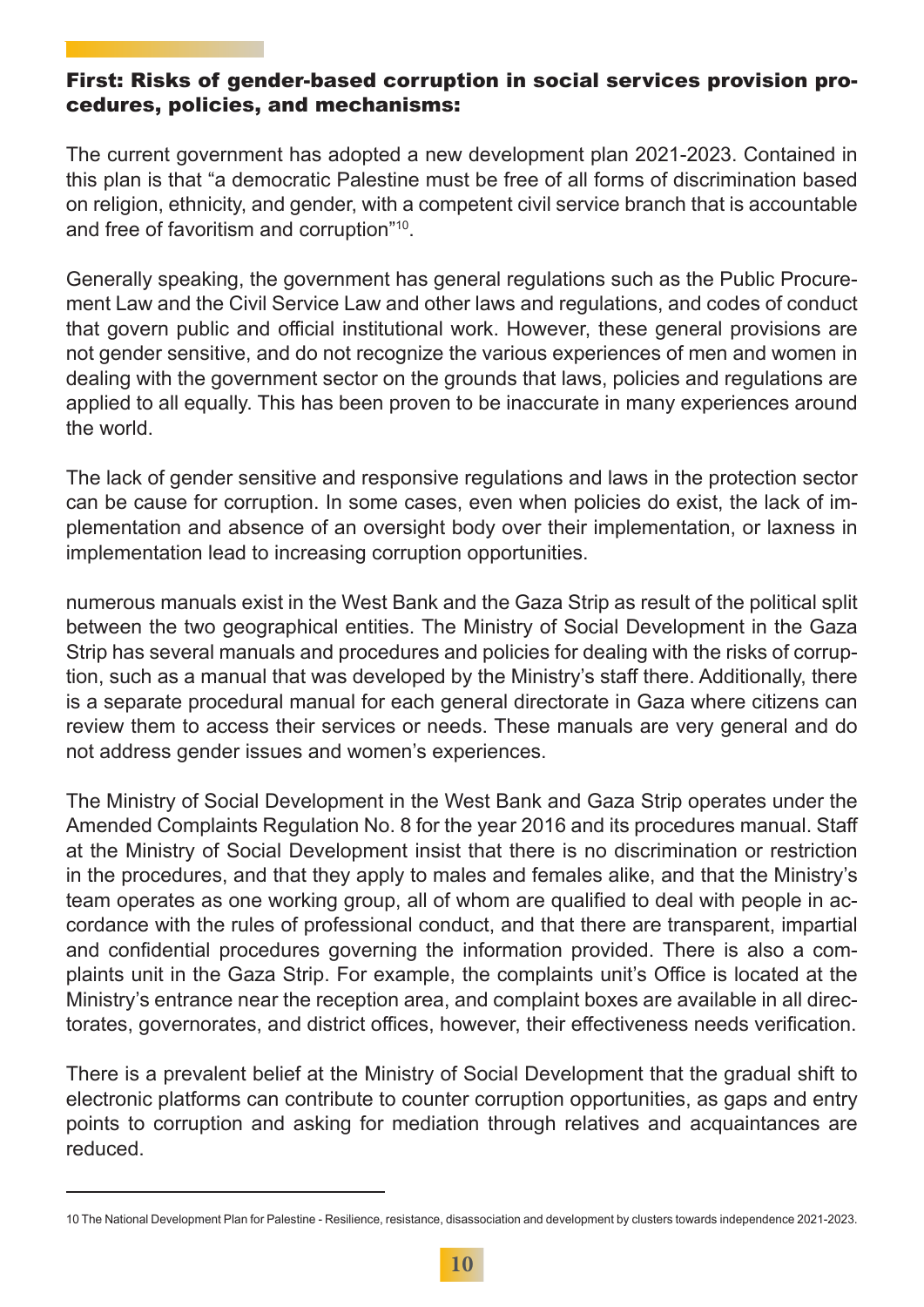On the other hand, there is no declared safeguarding policy for protection against sexual abuse and exploitation available at the Ministry of Social Development. And this protection policy does not only include complaints mechanisms and means for addressing them, but also include awareness raising, prevention, and swift intervention. The policy needs to be applicable to services providers and contractors too, and any natural or legal person in direct contact with the most vulnerable segments including women, children, the elderly and the disabled and individuals with other sexual identities. The policy of protection against sexual exploitation and abuse constitutes, should it exist, a means for protection and prevention against corruption and violations before they can happen, and not only focuses on dealing with an issue after it occurs as is the current general trend in Palestine.

In a survey by the AMAN Coalition on the views of women beneficiaries of social development services on the effects of corruption in the provision of services, the level of services provided by the Ministry of Social Development and its directorates received the satisfaction of 58% of the beneficiaries, while 42% responded with dissatisfaction with the level of services provided by the Ministry. And the level of satisfaction in the West Bank was higher than that in  $Gaza^{11}$ .

Oversight by the competent body (Ministry of Social Development) over the provision of protection services by other entities such as civil society organizations remains very limited. It is restricted to the Ministry of Interior's State Audit Administrative Control Bureau. Primary oversight is that of boards of directors, which vary from one board to the other depending on their capacities and capabilities. Sadly, many institutions that provide social protection services, or in-kind or cash assistance do not have clear criteria and have no multi-level oversight. This leaves room for various types of corruption and abuse. Additionally, oversight tools of the Palestinian Authority still rely on written communication, and have no electronic follow-up means that would facilitate monitoring and evaluation.

It is the view of some women that the criteria that exist at the Ministry of Social Development for the provision of aid are unclear and not responsive to gender and are not updated periodically. There exists no monitoring and evaluation of the social protection system's capacity to meet needs, or to their ability to evolve from the perspective of beneficiaries. This lack of clarity in criteria and monitoring and evaluation can create gaps that increase the opportunities for corruption. The availability of clear publicized criteria, a no-exceptions policy, and publishing information on aid and how to access it would greatly help in changing these impressions, and hence restore and enhance confidence in the Ministry of Social Development.

<sup>11</sup> Coalition for Integrity and Accountability (AMAN), "Survey on Views of Women Beneficiaries of Social Development Services on the Effects of Corruption in the Provision of Services". 2021. Ramallah – Palestine. (In Arabic).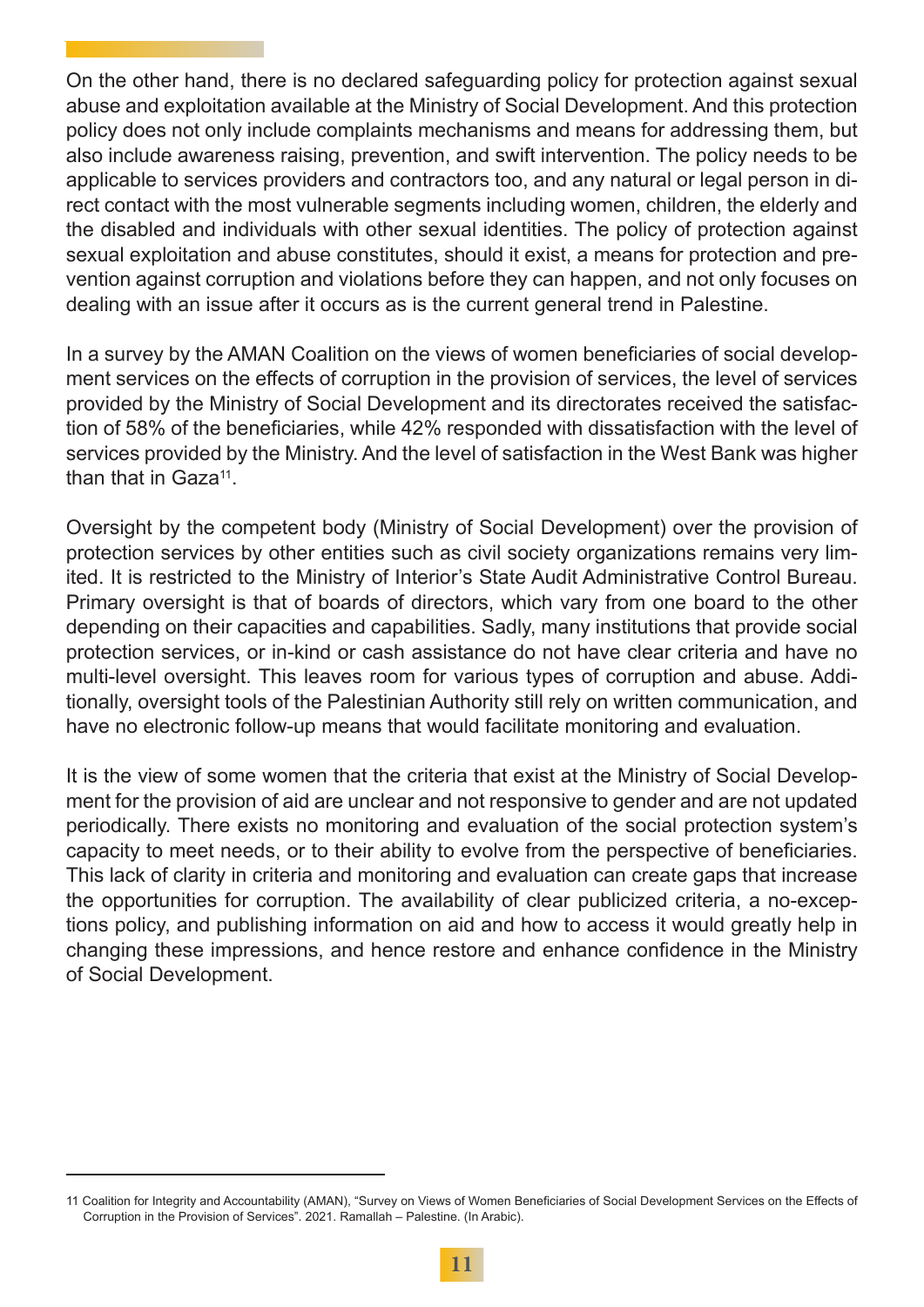#### Second: Corruption risks that women are exposed to in the process of receiving social protection services:

Globally, the most prominent forms of corruption are: nepotism, patronage, bribery, money-laundering, under the table illegal payment of funds for services and exploitation of influence, pressure from persons of influence, exploitation of the job for personal interests, payment of funds to speed up access to documents and services that require time due to bureaucratic procedures, and embezzlement and compromising public funds.

**However, interviews and focus groups did not reveal the spread of these forms of corruption, nor did they express concern of their existence. During the interviews, staff of the Ministry of Social Development have stressed that procedures in both the West Bank and Gaza Strip generally do not allow for forms of corruption, because the decision to provide assistance is taken based on a clear structure that does not allow for one person to monopolize the decision on whether to give assistance or not.**

This is confirmed by what is stated in AMAN's survey on the views of female beneficiaries of social development services on the effects of corruption on service provision. The vast majority of respondents (88%) did not state that they had encountered any problems/ forms of corruption, as opposed to (12%) who stated they had encountered problems/ forms of corruption while requesting services from the Ministry of Social Development, or from one of its directorates. However, when we raised the question of problems or forms of corruption they possibly encountered, the percentage of beneficiaries that stated that they had encountered such issues in the process of requesting aid from the Ministry or its directorates rose to (23%), while the percentage for those stating they had faced no such issues dropped to (77%).

This does not negate the possibility of corruption "opportunities", especially since women beneficiaries are more prone to exposure to corruption risks. This fact may be exploited if no protection mechanisms exist, especially when dealing with segments that are generally vulnerable such as divorcees, widows, and women suffering unstable psychological conditions due to the loss of their breadwinner, whether through death or divorce.

When asked about the types of corruption that women in particular are exposed to, the following forms were indicated:

## Discrimination in providing services

One of the female participants in the focus groups said that allowing parents/family members of women with disabilities deserving social welfare aid to receive this aid on their behalf, and then failing to deliver it to them is a violation and form of corruption<sup>12</sup>.

<sup>12</sup> The focus group in the West Bank.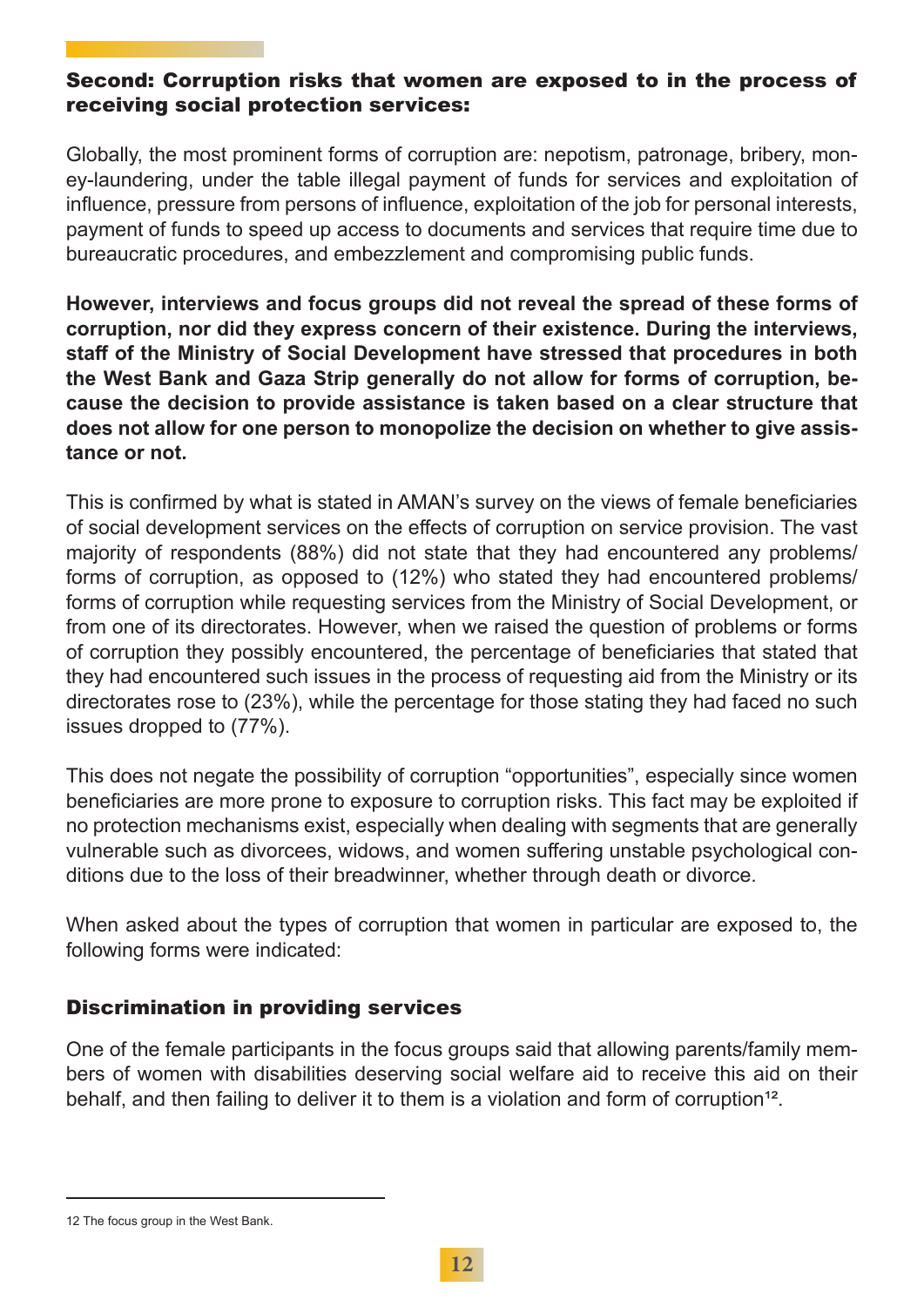And though this definition does not completely apply to the definition of corruption, the failure to engage female beneficiaries in determining criteria and mechanisms for disbursement, and the dominance of an entity with influence over another can be considered a flagrant violation to women's rights, and reflects the differences between women and men in terms of their experiences with corruption. Another participant saw that the lack of clarity and transparency of criteria as another form of discrimination.

There is a common belief that women receive better and faster treatment by services providers. Society in general does not accept, within its prevailing social norms, insulting or raising the voice to women, and tends to sympathize with women with disabilities, and this prevailing mentality also affects service providers. On the other hand, some household heads exploit this sympathy by sending women to request services and follow-up on applications. But as soon as the request for aid is approved, the check is made out to the man's name in a clear dedication of the prevalent pattern of gender roles.

## Procrastination in providing services

Participants viewed procrastination in provision of services as one of the most serious risks of corruption. Participants expressed concern that procrastination may lead some to resort to nepotism. Procrastination may constitute a risk that can increase the greater the poverty and need for humanitarian assistance is. Procrastination is linked to the lack of clarity of criteria and the specific time expected to respond to requests for assistance, as well as to the availability of resources to the Palestinian Authority, where the Authority's agencies suffer from unsustainable and irregular resources, in addition to the Israeli occupation's measures of withholding clearing funds, and the shift in donors' trends among other reasons. Procrastination gives the female beneficiaries the impression that they need to pay bribes or resort to nepotism to receive their delayed service. In a survey conducted by AMAN, 20% of respondents (in the West Bank and the Gaza Strip) indicated that they had been neglected or experienced delays in providing services to them.

## Inferiority attitude towards women

Some women referred to the existence of an inferiority attitude in dealing with women receiving services, particularly women with disabilities. They also indicated to the pity looks they receive and the lack of recognition of the right of women with disabilities to receive services. Also referred to was the absence of clear and publicized laws and procedures for all groups. They also viewed withholding of information from marginalized groups as potential corruption<sup>13</sup>. The inferiority attitude is linked to stereotypes and social norms of roles and expectations of women, and therefore warrant an analysis of gender roles in services, and analyzing and changing the impression of service providers about these roles.

<sup>13</sup> Interview with an organization dealing in the rights of the disabled in the West Bank.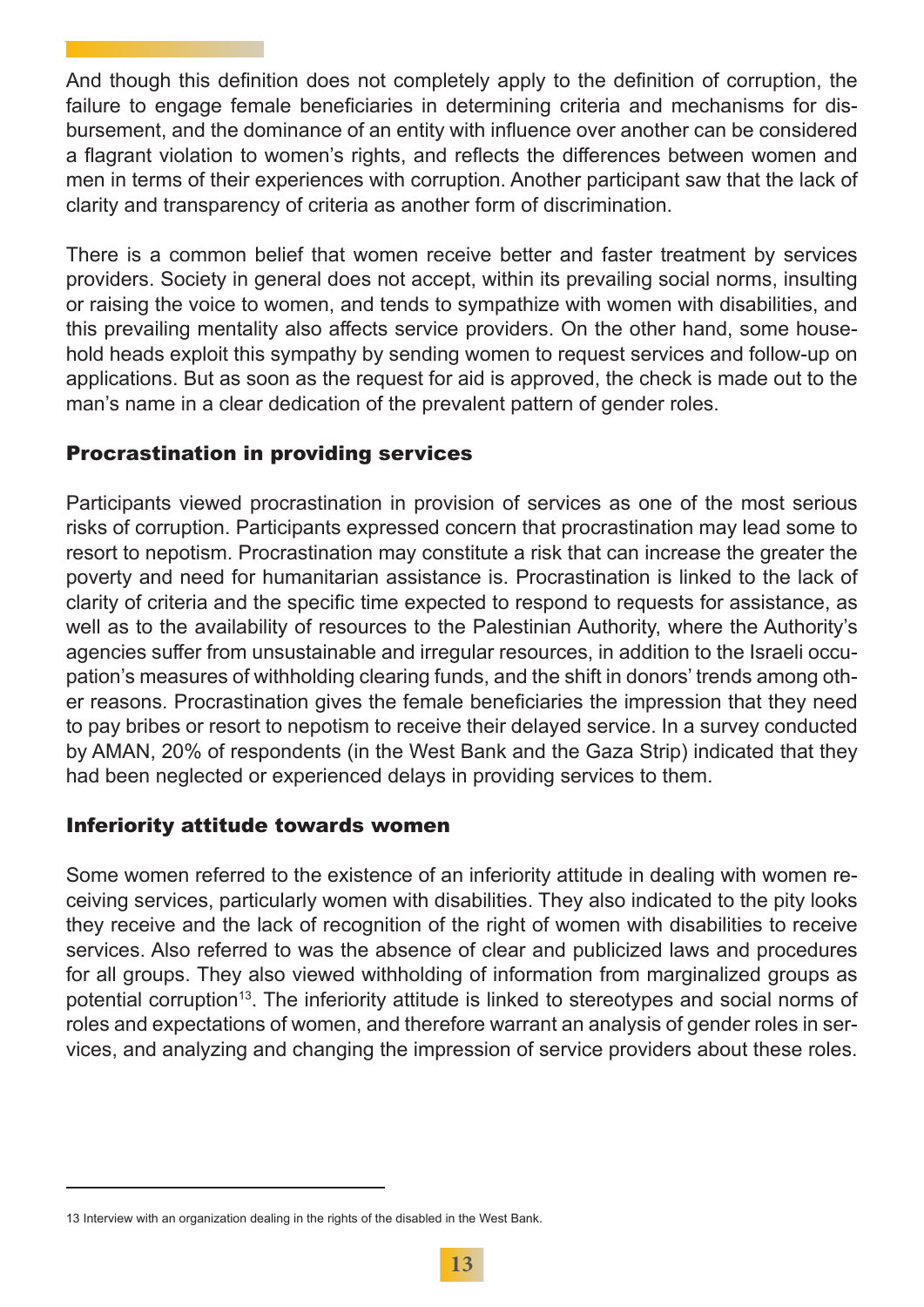#### Suspicions of nepotism and favoritism

The most prominent form of corruption women have come to know is nepotism and favoritism. There is a belief among participants in focal groups that there is an imbalance in the distribution of assistance, and that this imbalance is caused by the belief of aid distributors that "charity begins at home" and that they (the distributers) should have a share of this aid based on the rule of [those employed to administer it], which is a phrase excerpted from a Quranic verse that talks about who may be eligible to receive Zakat (alms) money, and is sometimes used out of its original context to justify corruption. The verse translates as follows:

"Charity expenditures are only for the poor and for the needy and for [those employed to administer it]".

The Ministry of Social Development is trying to prevent nepotism and favoritism with measures taken at more than one level of decision-making. However, the Palestinian society relies heavily on the use of connections, particularly family and partisan connections to expedite procedures and cut through bureaucracy. In a survey conducted by AMAN, 6% indicated that they had to use a connection. And though this percentage is low, it is likely to increase with the rise in poverty and human need.

#### Material or intangible benefit from service provision

Some cases were recorded during interviews which gave examples of direct material benefit from service providers through applying pressure on women. In one case at least, it was found upon investigation into a complaint lodged by a beneficiary that the social worker exploited her and took out a loan in her (the beneficiary) name, and coerced her into signing demand drafts to secure her silent. The Ministry took serious measures and an investigation committee was formed and the demand drafts were withdrawn<sup>14</sup>. This may be an isolated incident, however, the use by a staff member of the authority vested in him/her to gain personal benefit is considered a potential risk. According to the results of the survey conducted by the AMAN, only 0.5% of the respondents indicated that they had been blackmailed by a service provider for material or intangible benefits.

Procedures related to social assistance provision at some civil society organizations are vague. Beneficiaries do not know the reason behind asking them to make some contributions. One participant in the focus groups said "some civil society organizations request money in exchange for services. For example: to receive a voucher, I pay 20 shekels to get it, sometimes even 30 or 200 Shekels, if I refuse, my name will not be put on a beneficiaries' lists anymore. Another example, I cannot receive sponsorship unless I pay 200 Shekels"<sup>15</sup>.

<sup>14</sup> Interview with a staff member at the Ministry of Social Development in the Gaza Strip.

<sup>15</sup> Focus group for northern Gaza Strip.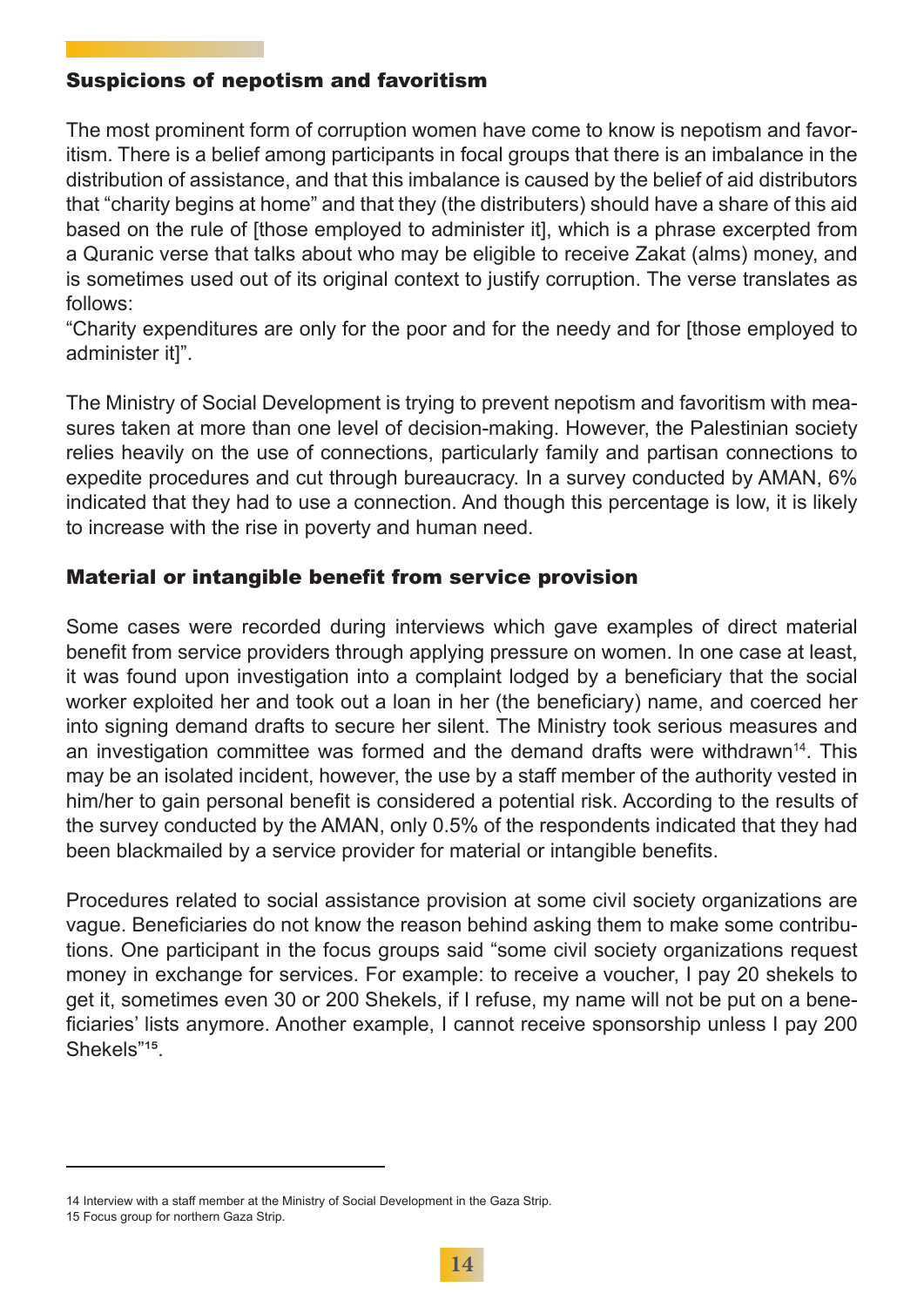#### Sexual exploitation:

participants in focal groups in the Gaza Strip denied that they had been asked for any sexual bribery, or experienced sexual harassment or extortion. They commended the good treatment of the Ministry of Social Development's staff. While one of the employees interviewed in the Gaza Strip mentioned one case: "There is a social worker who wanted to give aid to a woman and asked her for a sexual bribe. The woman reported him, and the employee was caught in the act. He was referred to prosecution and his name no longer exists on staff lists of the Ministry of Social Development".

Results of the survey conducted by the AMAN showed that only 0.5% of female respondents in the Gaza Strip reported hearing about cases of females seeking services being blackmailed, or harassed by staff of the Ministry or its directorates. While 64% of respondents said they had heard of the use of personal information (phone number, social-media addresses) by employees of the Ministry of Social Development to forge a relationship outside the Ministry's scope of work with a female seeking services. The same percentage said that they heard of cases where beneficiaries had to ask for the help of a mediator or official to receive services.

88% of respondents reported that they were willing to file a complaint if they were sexually exploited and blackmailed by Ministry employees (officials/social workers), and 57% said they would resort to the complaints' unit at the Ministry of Social Development. As for the reasons why 12% of the respondents said they would not file a complaint, 32% of those said it was out of fear that people would know about it, and 31% said it is for the lack of responsiveness to such complaints, and 24% said there are no guarantees for accountability, and 19% said they did not file a complaint in order to continue receiving services, and the same percentage said it is for the lack of confidentiality guarantees.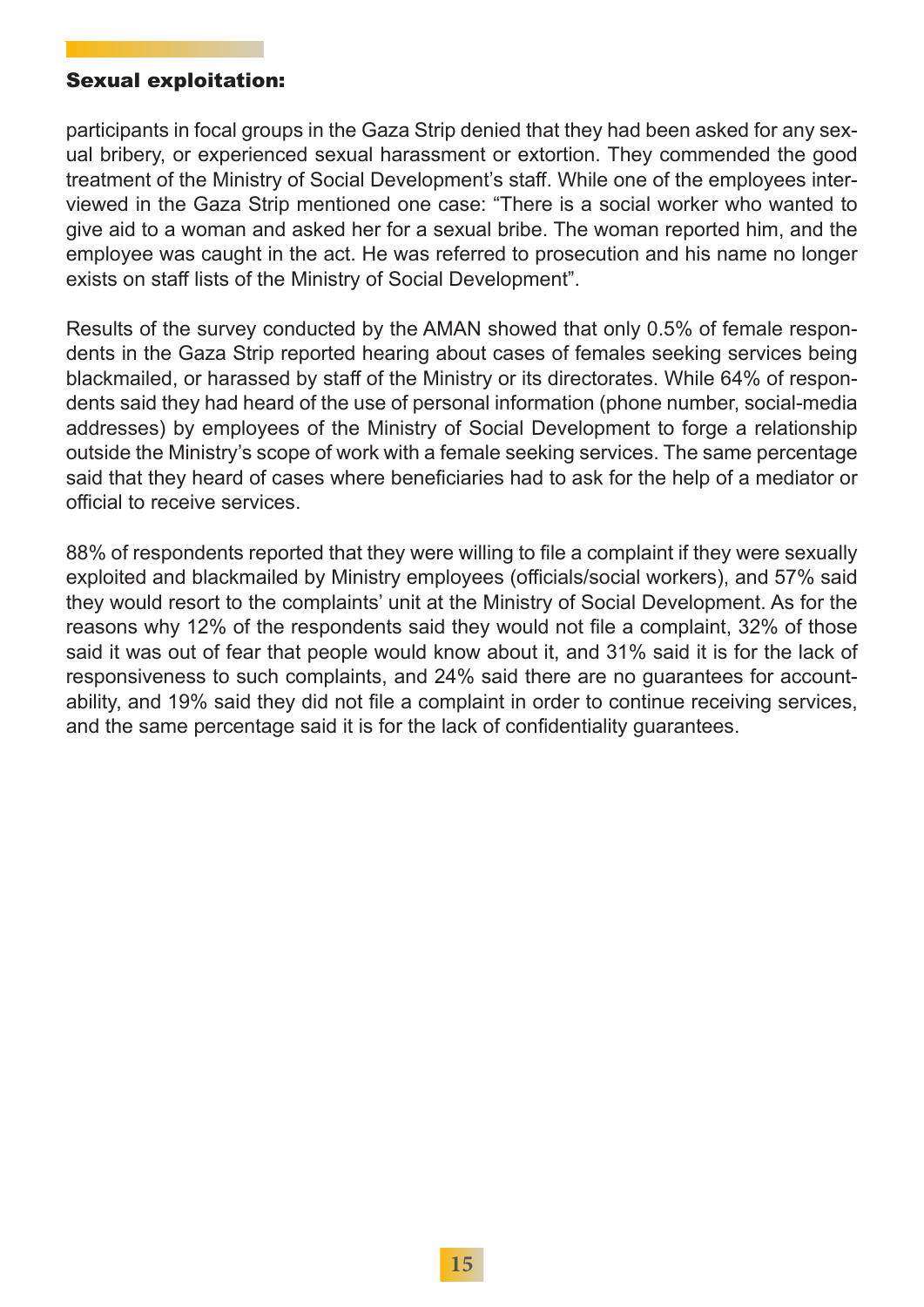#### conclusions:

There has been increased awareness in recent years on the importance of understanding the risks of corruption and the need to address them. There has been increased attention to issues of corruption, both socially and institutionally, and the Ministry of Social Development is one of the ministries that works hard to enhance integrity and accountability, including community accountability and combating corruption. It is also a leading institution in the application of the citizen's budget. At the same time, the Ministry is considered to be one of the most ministries concerned with gender issues and challenges, and is in daily contact with issues of gender-based violence, and on providing services to women victims of violence. The study showed that there are serious attempts to reduce the risks of corruption in all its forms, but there is still a need to raise awareness and enhance the knowledge on gender-based corruption, and to recognize the possibility of its existence, and to develop policies to mitigate such risks with the participation of women and women's rights and feminist institutions, and to train Ministry of Social Development's staff on these issues annually, and not to content with one training in the West Bank or the Gaza Strip.

Research on the intersection of gender and corruption in general remains limited, and oversight and legal bodies and institutions working in human rights issues and in counter corruption and are not interested in the intersection between corruption and gender issues. It does not give sufficient attention to the differences between men and women's experiences in terms of exposure to corruption and dealing with it. This study provides an opportunity to raise the subject and to deepen the understanding of the intersection of corruption and gender. Gender issues relate not only to women's issues, but to gender gaps as well. Therefore, it is necessary to carry out periodic gender analyses and to use results from the design of different policies, procedures and interventions.

The Ministry of Social Development has policies and procedures to deal with the risks of corruption. However, there are issues that have been addressed throughout the study, such as updating procedures periodically in periods that do not exceed five years, learning from experiences and corruption and gender-based violence cases that have been uncovered in order to develop more gender-sensitive polices. At the same time, it is imperative to build on experiences of workers in the field. And more importantly, to build on actual experiences of men and women who were exposed to corruption. Without learning from these practical experiences from the community, the matter remains limited to theoretical knowledge. Prevention against the risks of corruption is much more beneficial than working to develop a modern or electronic complaints system, or the use of social media to report violations. This prevention can be achieved through publishing procedures and criteria in a clear understandable way to all, and to update procedures and criteria periodically to respond to the needs of the various segments.

Results also showed clear differences in the experience of women with corruption due to the fact that they are responsible for care in the family, disabled children, and the elderly, and due to their absence from public life and political participation, and due to the existence of specific social norms and prejudices regarding roles, needs, and expectations of both men and women. Some experiences of women are difficult to report due to society's expectations of women to behave in a specific way, such as to turn a blind eye to unacceptable practices in order to avoid stigmatization in society.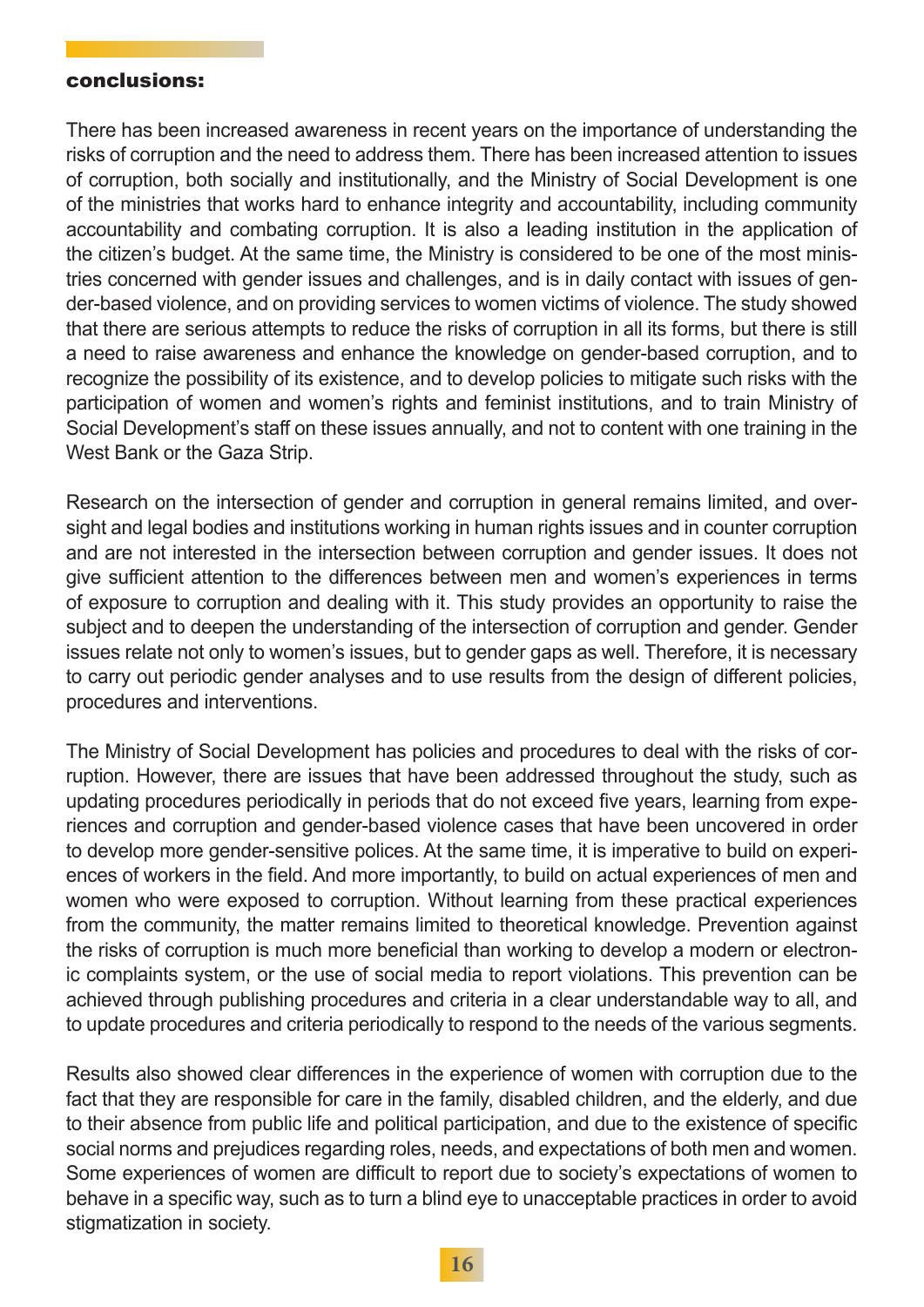#### Recommendations:

Staving off potential risks of corruption from gender-based perspective, and provision of a protective environment against the possibility of emergence of forms of corruption that cause women to pay an additional price, requires parties concerned with social protection to take a set of pre-emptive precautions and measures as follows:

#### **Ministry of Social Development in the West Bank and Gaza Strip**

- The Ministry needs to develop its capacities as leader and coordinator of social protection efforts in Palestine, including a supervisory role over all types of aid provided by other civil society organizations, governmental and para-governmental institutions, including assistance related to social responsibility in the private sector that also needs to subscribe to the same level of transparency and accountability.
- Conduct an analysis of all programs, projects, services, laws and policies from a gender perspective prior to their adoption and with the participation of all concerned groups, and with participation of women beneficiaries of these services.
- Conduct a gender audit. This will contribute to identifying shortcomings in the institutional and organizational structure so that service providers become more sensitive and responsive to gender.
- Develop annual training plans for the Ministry's staff on gender and the risks of corruption, particularly for those working in the fields of social welfare and at complaints units.
- Gender mainstreaming and the fight against corruption must be the task of all those working in the Ministry of Social Development.
- Develop a special policy for the Ministry to prevent the risks of gender-based corruption, including harassment, extortion and sexual abuse.
- Take additional measures at complaints units to ensure confidentiality and privacy in dealing with complaints submitted by women, and to develop the working mechanisms of complaints' units in terms of speed in which cases are processed.
- Conducting awareness campaigns targeting marginalized groups, particularly beneficiaries from social welfare programs and to raise public awareness on complaints' units work mechanisms and means of accessing them.
- All anti-corruption programs and initiatives must include gender mainstreaming in all activities and ensure that activities are designed to benefit men and women equally.

## **Civil society institutions**

- Adopt preventive policies against gender-based corruption.
- Provide mechanisms and safe spaces for submission of complaints by women on the work of civic institutions and their social welfare programs that ensure privacy and confidentiality.
- Conduct in-depth studies on the risks of corruption in their work with the use of gender analysis and indicators.
- Contribute to raise awareness on mechanisms for submission and follow up on complaints focusing on marginalized segments and their ability to access such mechanisms.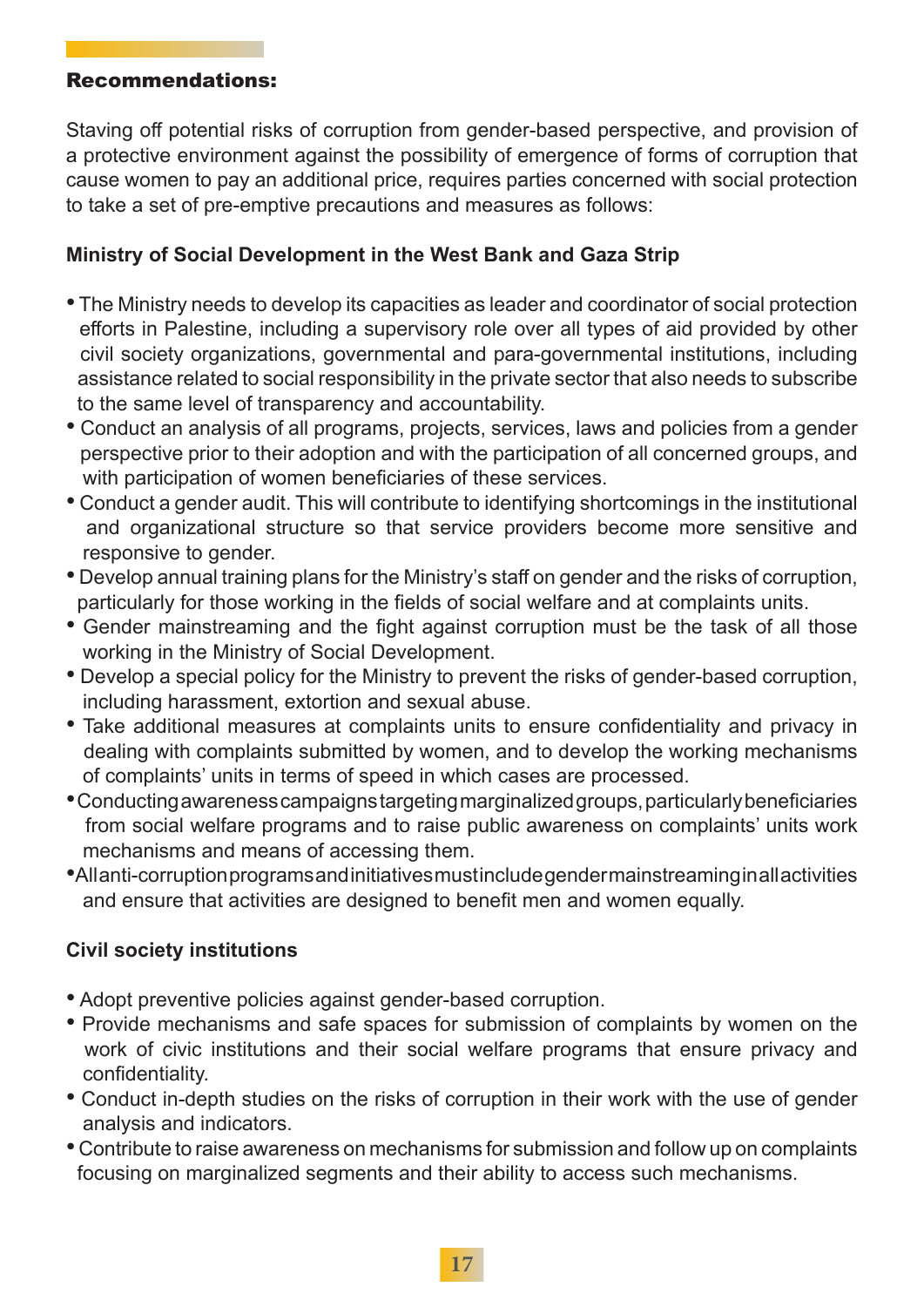#### **Recommendations for additional research**

- We recommend conducting specialized research on institutions providing social protection services and humanitarian aid, for example UNRWA, World Food Program, international and local civil society institutions, and governmental institutions such as Office of the President.
- We also encourage professional investigative reports in this field.